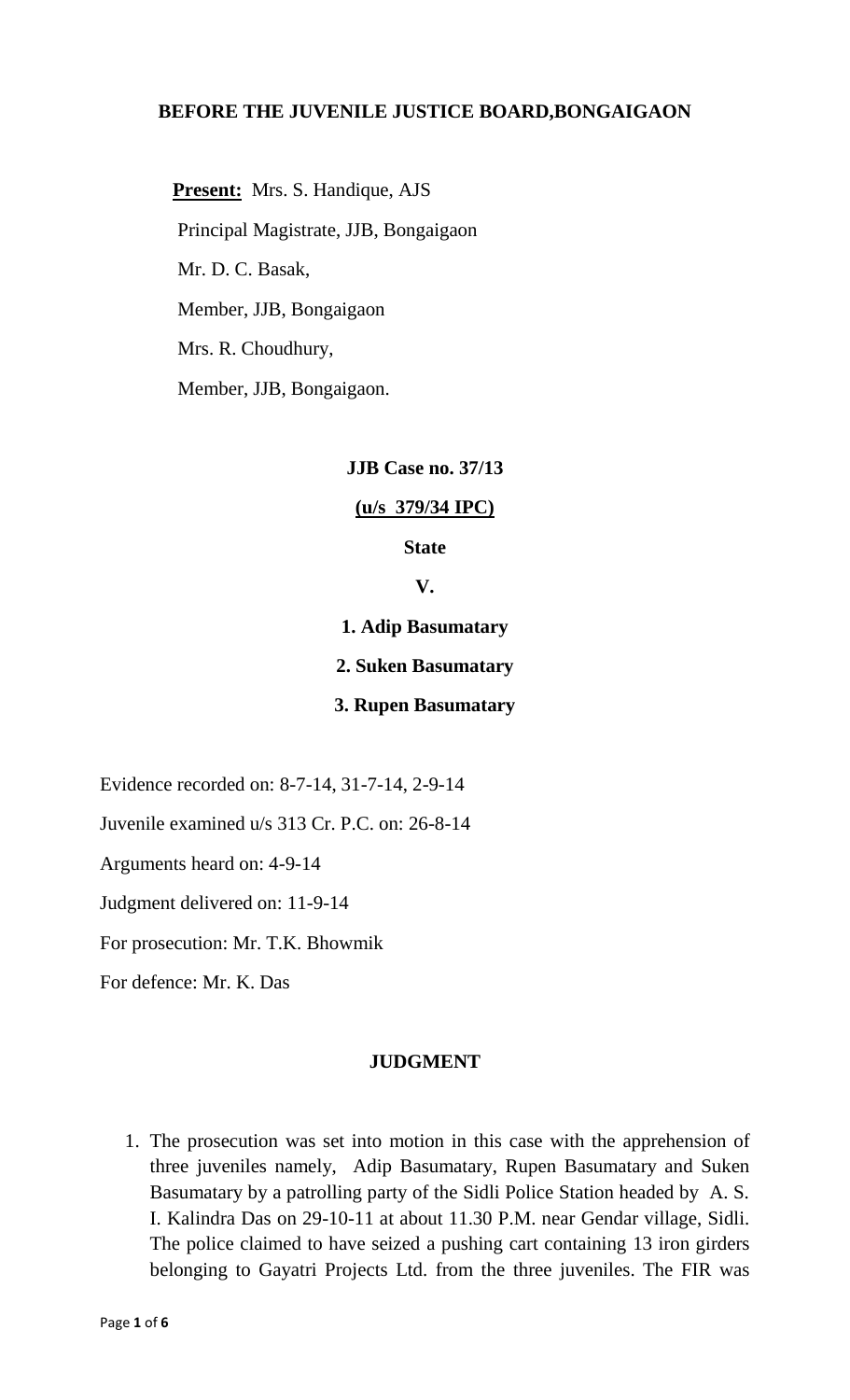lodged next day by an employee of the Gayatri Projects Ltd. The informant alleged that 13 pieces of iron girders had been stolen by some unknown persons from an under construction bridge at Kashikotra on 29-10-11 at midnight. It was further alleged that 6 more pieces were stolen from another under construction bridge at Chota Chamta Bazar on 26-10-11.

- 2. The FIR was lodged as Sidli P.S. Case no. 28/11 u/s 379 IPC and after investigation the police filed the charge sheet against the three juveniles. Meanwhile, they were declared as juveniles in conflict with law and after filing of the charge sheet they were summoned by this Board. The necessary copies were served upon the juveniles in conflict with law ( herein after referred to as JCWL). The particulars of offence u/s 379 IPC were explained to them to which they pleaded not guilty and claimed trial.
- 3. During enquiry six witnesses were examined by the prosecution including the investigating officer. JCWL were examined u/s 313 Cr. P.C wherein they denied the incriminating materials put to them and also declined to adduce defence evidence.
- 4. The following point for determination has been framed in this case:

# **POINTS FOR DETERMINATION**:

*1. Whether JCWL Adip Basumatary, Rupen Basumatary and Rupen Basumatary in furtherance of their common intention dishonestly removed*  iron girders belonging to the Gayatri Projects Ltd from two under *construction bridges at Kashikotra and Chota Samta Bazar and thereby they committed an offence punishable u/s 379/34 IPC:*

## **DISCUSSIONS, DECISIONS AND REASONS THEREOF:**

## **DECISION ON POINT NO. 1:**

- 5. The allegation against the juveniles is that they stole iron girders from two under construction bridges and they were apprehended by the police while they were carrying away the stolen materials in a pushing cart. In this respect let us examine the evidence on record.
- 6. *PW1 Lakhikanta Sarkar* is a police constable posted at Sidli Police Station. He was a member of the patrolling team headed by ASI Kalindra Das on the night of 29-10-11. He deposed that while he was on patrolling duty on the night of 29-10-11 they saw three guys were carrying some iron girders in a pushing cart in Sidli. According to him, the three guys were then caught and taken to the police station and ASI Kalindra Das seized the pushing cart along with the iron girders. He exhibited the seizure list as Ext. 1. He stated that the seized articles belonged to the Gayatri Projects Ltd. During cross examination he denied his knowledge if any GD entry was done on that night. He denied his knowledge as to whether the seized articles belonged to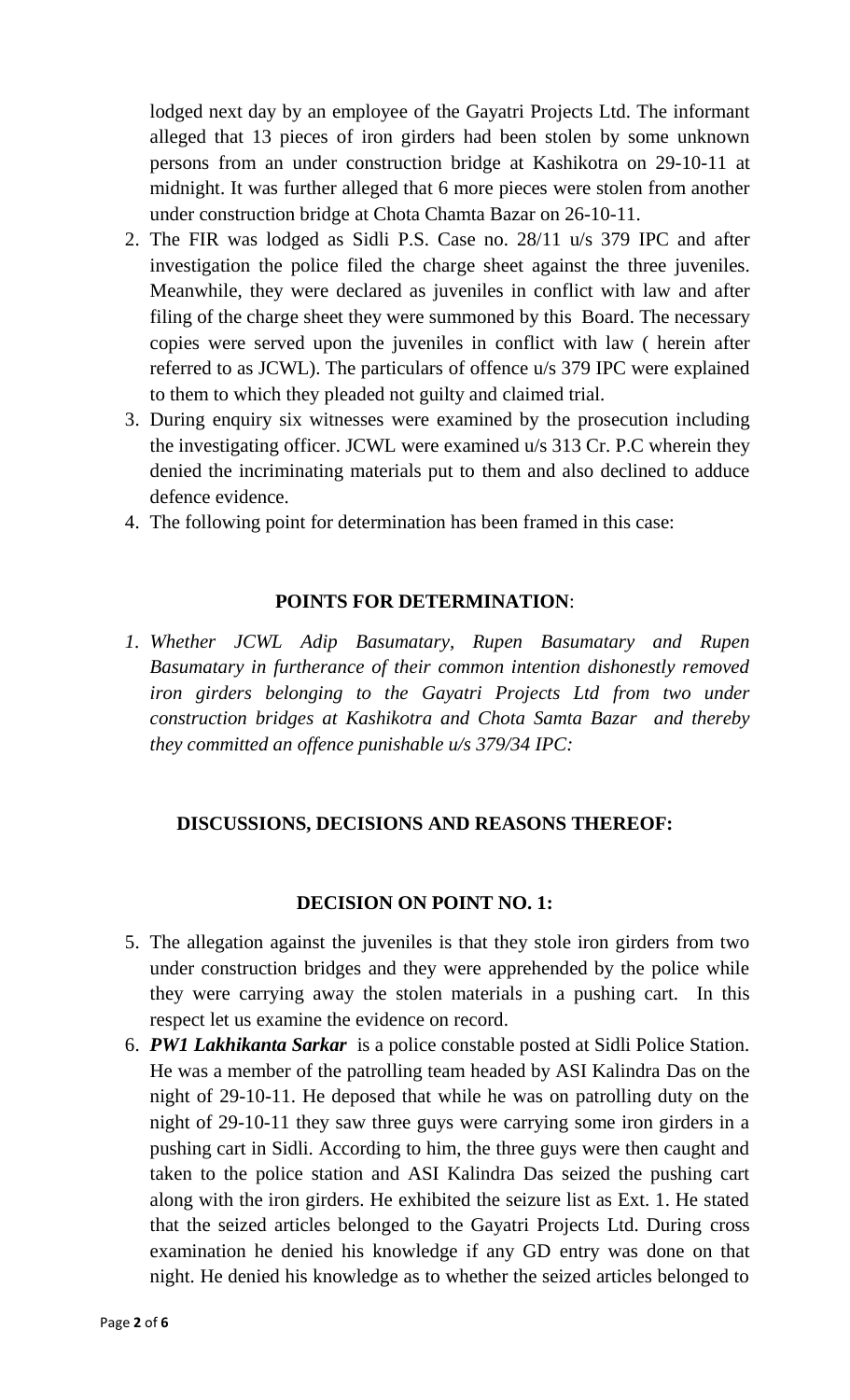the Gayatri Projects or not. He stated that his signature was taken in the police station on the seizure list. He testified that the Gayatri Projects could not show any papers or documents relating to the seized articles. He testified that the village head man or the VDP were not informed about it. He stated that the seized articles are still lying in the police station. He however denied that noting was seized from the juveniles on that night.

- 7. *PW2 Jagadish Debnath* is a Home Guard posted at the same police station. He too deposed that he was a member of the patrolling team which apprehended the three juveniles with the seized iron girders and one pushing cart. He also identified the seizure list whereby ASI Kalindra Das seized the pushing cart and the iron girders from the juveniles. He denied during cross examination that the seized articles were not found in possession of the juveniles on that night by his patrolling team.
- 8. *PW3 Najijul Hoque* is also a Home Guard posted at Sidli P.S. He also testified that he was present with the patrolling team on that night of occurrence when they apprehended three juveniles with a pushing cart containing iron materials. He testified that he signed Ext. 1 after Kalindra Das seized the articles. During cross examination he denied that he was not present with the patrolling team on that night or that nothing was seized from the juveniles. He testified that the seized articles are still lying in their P.S.
- 9. *PW4 Jatin Basumatary* does not know anything about the incident, hence his evidence is immaterial.
- *10.PW5 P. Suresh Kumar* is the informant who lodged the FIR. He exhibited the FIR as Ext. 2. He stated that his company was constructing bridges in the area covering Kashikotra upto Rakhaldubi. According to him, on that night 13 iron girders were stolen from the construction site. He stated that 6 more girders were stolen earlier from another construction site few days back. According to him, iron worth Rs 55,000/- were stolen from their sites. He stated that the watchman posted at the construction site told him about the alleged theft and so he lodged the case. He stated that when the police informed that the stolen goods have been found, he visited the Police Station and identified the goods and lodged the FIR. During cross examination he stated that the iron girders are manufactured at their construction site itself and a Register is maintained in this respect. He testified that the police was verbally informed about the alleged theft on 26-10-11.
- *11.PW6 Kalindra Das, ASI, Sidli P.S,* deposed that he was patrolling with constable Lakhi Sarkar and three Home Guards on the night of 29-10-11 when they noticed three guys with a pushing cart near Gendar Gaon, Sidli at 11.30 P.M. He stated that when the three guys were interrogated, they revealed that they were carrying 13 pieces of iron girders from the bridge which is under construction near Urbashi School. He stated that the three guys were taken to the police station along with the cart and the iron. According to him, the watchman of the company informed the Manager of the Gayatri Projects and the Manager lodged the FIR on 30-10-11. PW6 is also the investigating Officer of this case. He exhibited the sketch map ( Ext.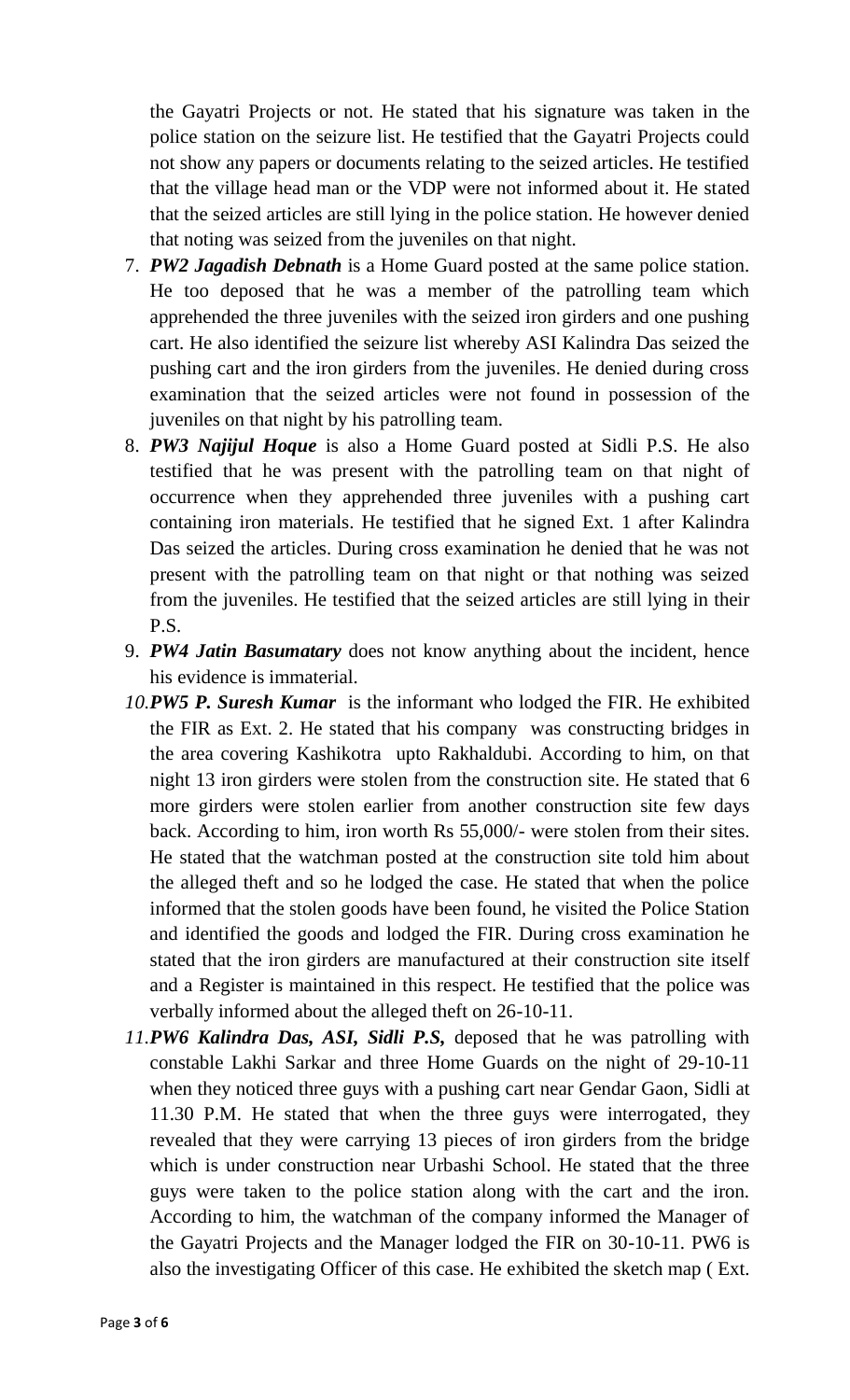iii). He exhibited his signatures on the seizure list ( Ext. i). He also exhibited the charge sheet filed by Lal Mohan Gowala, O/C, Sidli P.S. as Ext. iv. He testified during cross examination that the GD entry was given on that night but the extract of the GD entry was not submitted in the court. He stated that no one from the locality signed the seizure list as it was very late at night. He testified that no document certifying ownership and possession of the seized articles by the Gayatri company prior to its seizure have been taken from the company. He stated that neither the stock book of the company has been seized. He however denied that the seized articles do not belong to the company or that nothing was seized from the juveniles on that night.

*12.*It may be noted that the Case Diary contains GD Entry no. 717 dtd 29-10-11 at 11.30 P.M regarding patrolling duty*.* The defence argued that the prosecution has not proved that the seized articles belong to Gayatri Projects Ldt. It is seen from the evidence of PW5 is that 13 iron girders were stolen from their construction site on that night and he lodged the FIR next day upon getting the information of the theft and recovery of the materials. The defence could not belie the testimony of PW5 as regards the alleged theft, though the defence tried to prove that the informant is not an employee of the company. The informant lodged the FIR in the capacity of an employee of Gayatri Projects Ltd. posted at the HRD section and he testified it while deposing as a witness. The I/O has testified that the FIR was lodged by the Manager of Gayatri Projects. The juveniles are students. They were found in possession of 13 iron girders late at night on the road which is not far from the construction site of the company. To constitute an offence u/s 379 IPC, dishonest removal of property out of possession of any person without his consent is essential. The I/O testified during cross examination that he seized the goods from the juveniles and prepared the seizure list. He stated that he could not take signatures of the local people as it was late at night. The explanation given by the I/O is satisfactory. The seizure witnesses are members of the patrolling party and they exhibited their signatures. The defence merely suggested that the signatures on Ext. 1 are not the signatures of the juveniles. As stated by PW5 the company was engaged in constructing bridges in that area from Kashikotra up to Rakhaldubi. The sketch map ( Ext. iii) prepared by the I/O discloses that the place of occurrence as bridge no. 70/4 which tallies with the FIR. The defence tried to prove that the ownership of the company over the seized articles is not proved. PW5 testified during cross examination that after getting the information about the recovery of the goods he visited the police station and identified the goods. The defence suggested to the I/O that PW5 had not told him that he identified the goods. In our opinion this is a minor contradiction because it is a fact that PW 5 visited the police station on 30-10-11 and lodged the case. The defence could not discharge the burden as to how the juveniles came to possess the iron girders and for what purpose they were carrying the iron girders in a pushing cart late at night. The fact that the seized articles are still lying in the police station does not affect the merits of the prosecution case.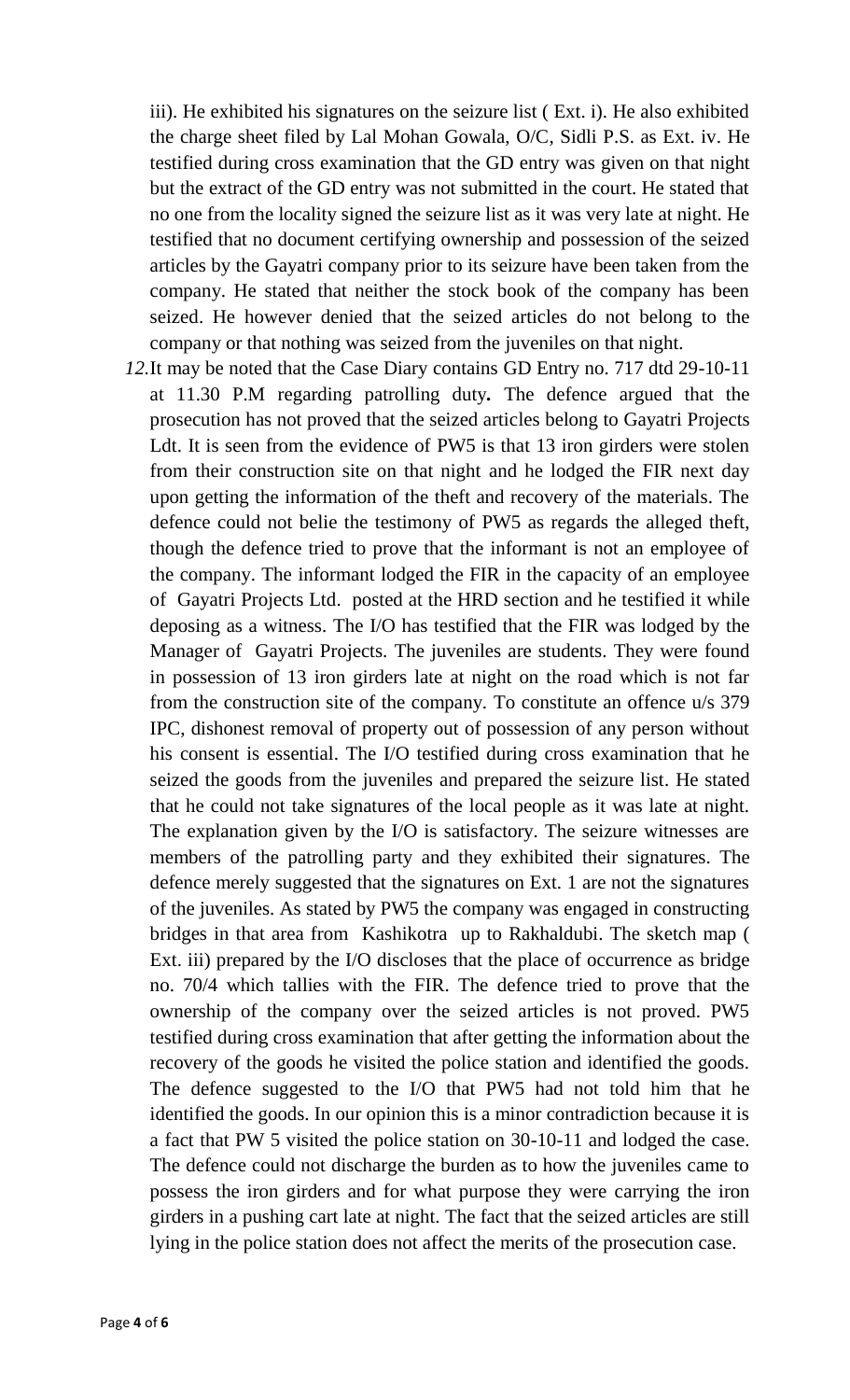- 13.The juveniles during their examination u/s 313 Cr. P.C denied all the incriminating questions put to them. They further denied that they were caught on the spot. Rather they stated that they were arrested from their respective houses. No any defence evidence was adduced to prove the fact that the juveniles were apprehended not from the road near the place of occurrence on that night but from their respective homes later. Their mere denial is not enough to negate the fact of their apprehension by the police with the seized articles, because the evidence of PW1, PW2, PW3, PW 6 certainly prove that the juveniles were apprehended from the road at Gendar gaon with a pushing cart containing iron girders. Once it is proved that they were found in possession of the seized articles ( iron girders used in construction purposes) and it is also proved that some 13 or more iron girders were stolen from one of the construction sites of the Gayatri Projects prior to the seizure, the next logical conclusion would be that the seized articles belonged to the said company and the juveniles in furtherance of their common intention removed the goods out of its possession from the construction sites.
- 14.In view of the above discussions this Board has come to the conclusion that the allegation brought against the juveniles is proved beyond reasonable doubt.
- 15.Heard both the sides on the question of passing appropriate order as per section 15 of the Juvenile Justice (Care and Protection of Children ) Act, 2000. The prosecution argued that considering the tender age of the juveniles the appropriate order as per provisions of law may be passed. On the other hand the ld. Defence counsel argued that the juveniles be shown leniency considering their future prospects.
- 16. This Board has pondered over the submissions on both the sides. The juveniles, namely, Suken Basumatary, Adip Basumatary and Rupen Basumatary are 18 ½, 17 and 16 years respectively at present and are studying in schools. The incident occurred about three years ago. Considering their tender age at the time of commission of the offence and the period of their detention during the investigation stage, we deem it fit to deal with the three juveniles u/s 15 (1) (e) of the Juvenile Justice (Care and Protection of Children ) Act, 2000. We release them on probation of good conduct and place them under the care of their father or in case the father is not alive, in care of their mother on execution of a bond without surety for the good behaviour and well being of the juveniles in conflict with law for a period of one year. The respective bonds are to be executed as per the Juvenile Justice (Care and Protection of Children ) Rules, 2007 containing the following conditions:
	- A) That the father/ mother of the juvenile shall not change the place of residence without giving prior intimation in writing to the Board through the Probation Officer/ DCPO
	- B) That the juvenile shall not be removed from the limits of the jurisdiction of this Board without giving prior intimation in writing to the Board through the Probation Officer/ DCPO